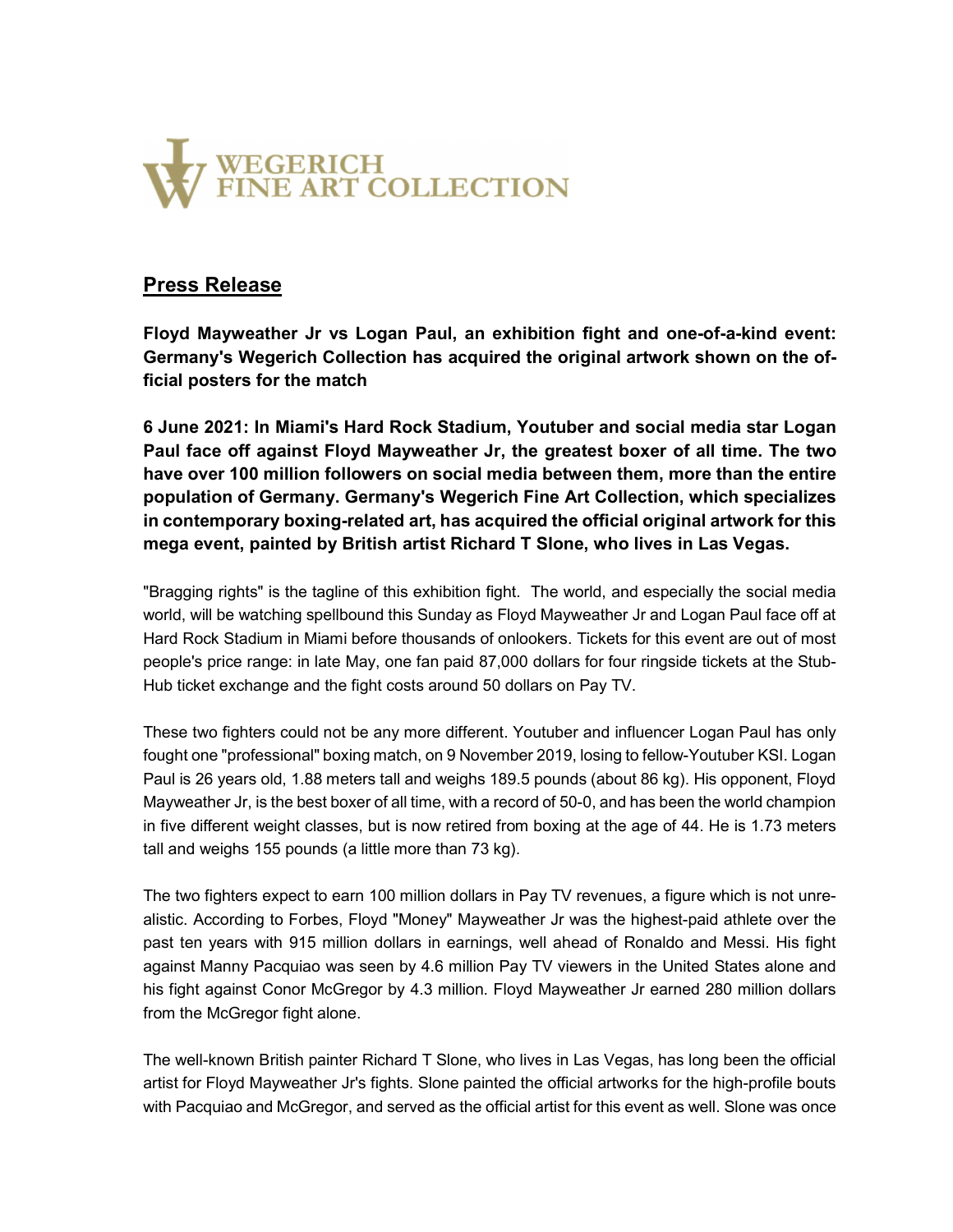a very talented boxer himself, training under the great Joe Frazier, but he ultimately chose a career as an artist over that of a professional boxer. The great Muhammad Ali once praised Slone as the "greatest artist of all time."

"We are very proud that we have been able to acquire the official artwork for this mega-event for Germany's Wegerich Fine Art Collection, which specializes in contemporary boxing-related art. We live in a social media world, and the reach of this match is incredible: the number of followers for this event all over the world is higher than Germany's total population, and we were able to secure the official original artwork. That is fantastic. This piece will create a great deal of interest for our art collection, particularly among young people and in social media, which pleases me greatly," said the collector, Ingo Wegerich.

The Wegerich Fine Art Collection is planning to hold exhibitions once the pandemic is over in an effort to make art and boxing accessible to a broader public. "We are already engaged in promising discussions with major organizers. The level of interest is very high," said Ingo Wegerich.

The parties have agreed not to disclose the purchase price.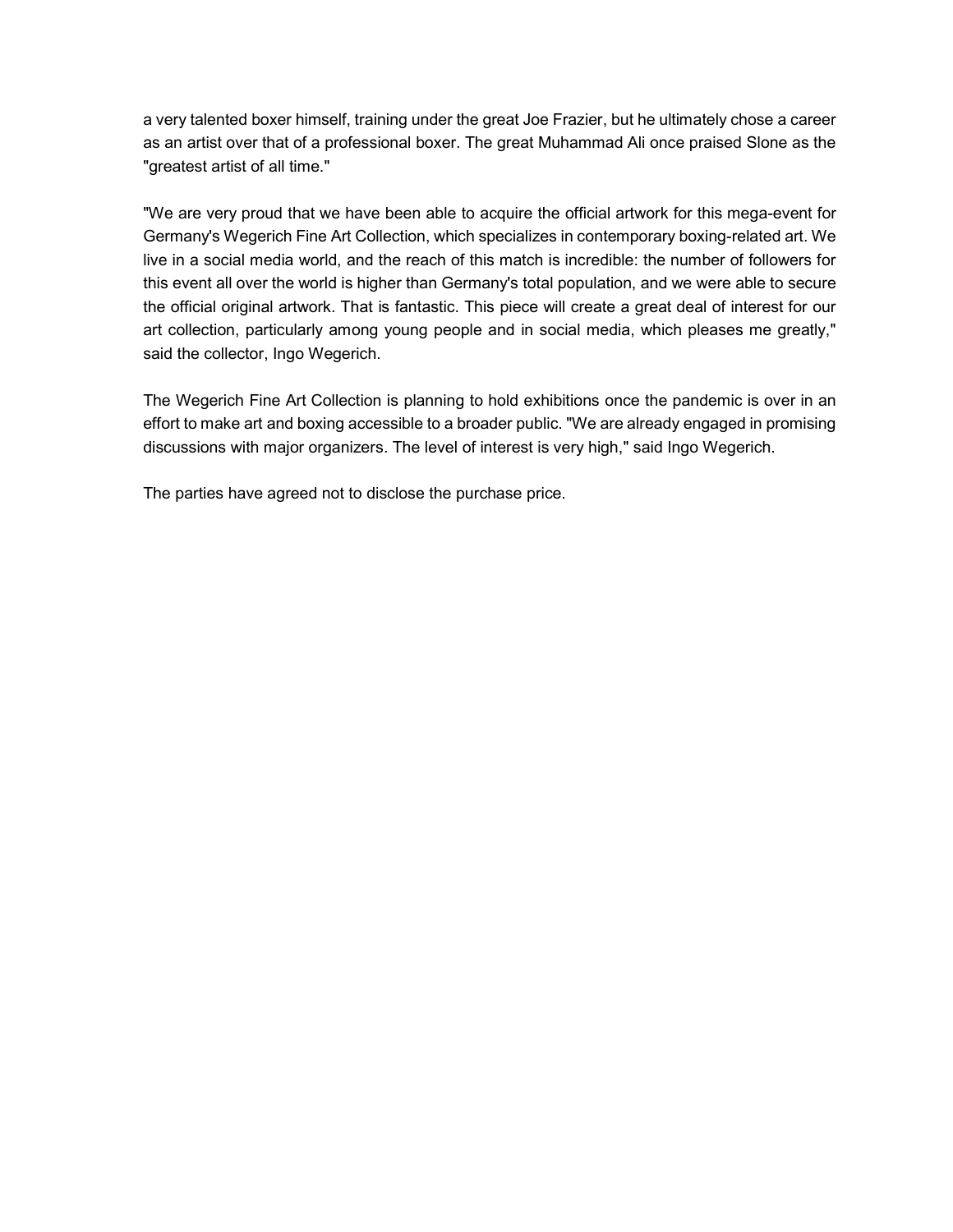